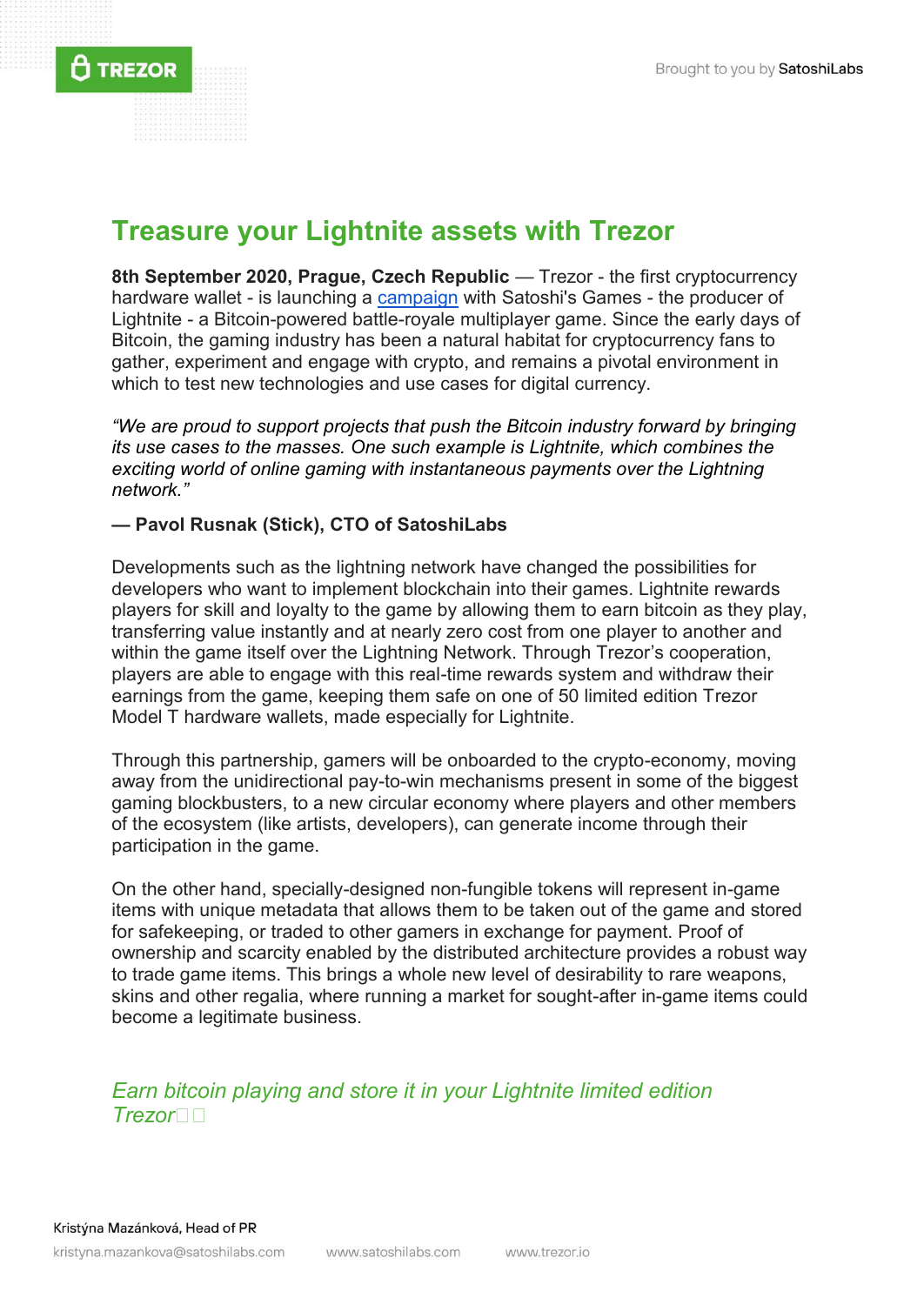



To attract more gamers to Bitcoin, Trezor has prepared a special [Lightnite limited](https://shop.trezor.io/product/lightnite-game-bundle)  [edition Model T](https://shop.trezor.io/product/lightnite-game-bundle) hardware wallet, for 179 Eur + VAT. The bundle contains:

- *Trezor Model T with Lightnite engraving*
- *Special custom-made silicone case from CVRE*
- *Early access to the Lightnite game for free*
- *Access to Lightnite-exclusive premium skins and cosmetics (when logging into the game using a Lightnite-edition Trezor, this special content will be available in the Lightnite user's account)*
- *Access to premium missions*
- *Poster featuring game artwork*
- *\$20 worth of Bitcoin to use in-game*

## **About SatoshiLabs:**

[SatoshiLabs](https://satoshilabs.com/) is a privately held company founded in 2013 and based in the Czech Republic. The first company product was the world's first cryptocurrency hardware wallet. Its popular flagship product, the **Trezor Model T**, introduced new measures of security such as its full-